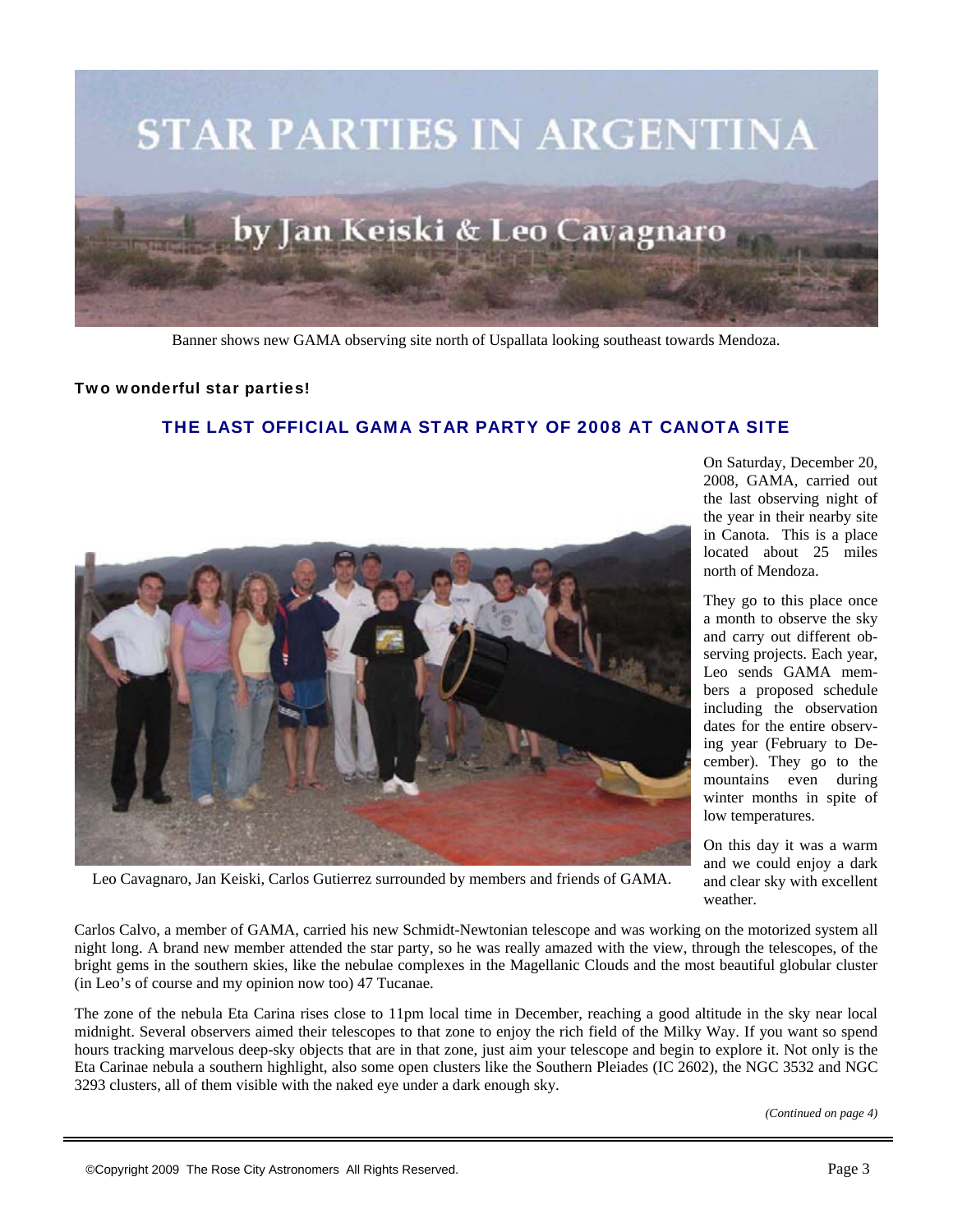*Star Parties in Argentina (Continued from page 3)* 



Some GAMA members also showed him more constellations using laser pointers.

On this day it was a warm and we could enjoy a dark and clear sky with excellent weather. Around 20 people went to Canota. Nicolás, a young amateur astronomer, brought his new 12-inch reflector for its "first light".

On the other side of the observing site there were a few observers working with a 16-inch telescope and also their own instruments. Leo was observing interacting galaxies and identifying the members of the Robert's Quartet. He invited Carlos to observe and identify these faint and challenging galaxies and they were talking about these NGC galaxies for a long time that night.





The last quarter Moon rose about 2:30am local time giving a nice show to the observers who were still at the observing site. The dark and steady sky and very good temperatures that night invited observers to stay here until very late.

Rising Moon. Photo taken from Canota by Jan Keiski

## AN OBSERVING NIGHT AT PARAMILLOS

Paramillos is a site in the Andes Mountains located at an elevation of nearly 9,000 feet. You can reach this site from Mendoza City and also from Uspallata, a small village in the valley of the same name. It is a very good place to observe from. A faint *(Continued on page 5)*